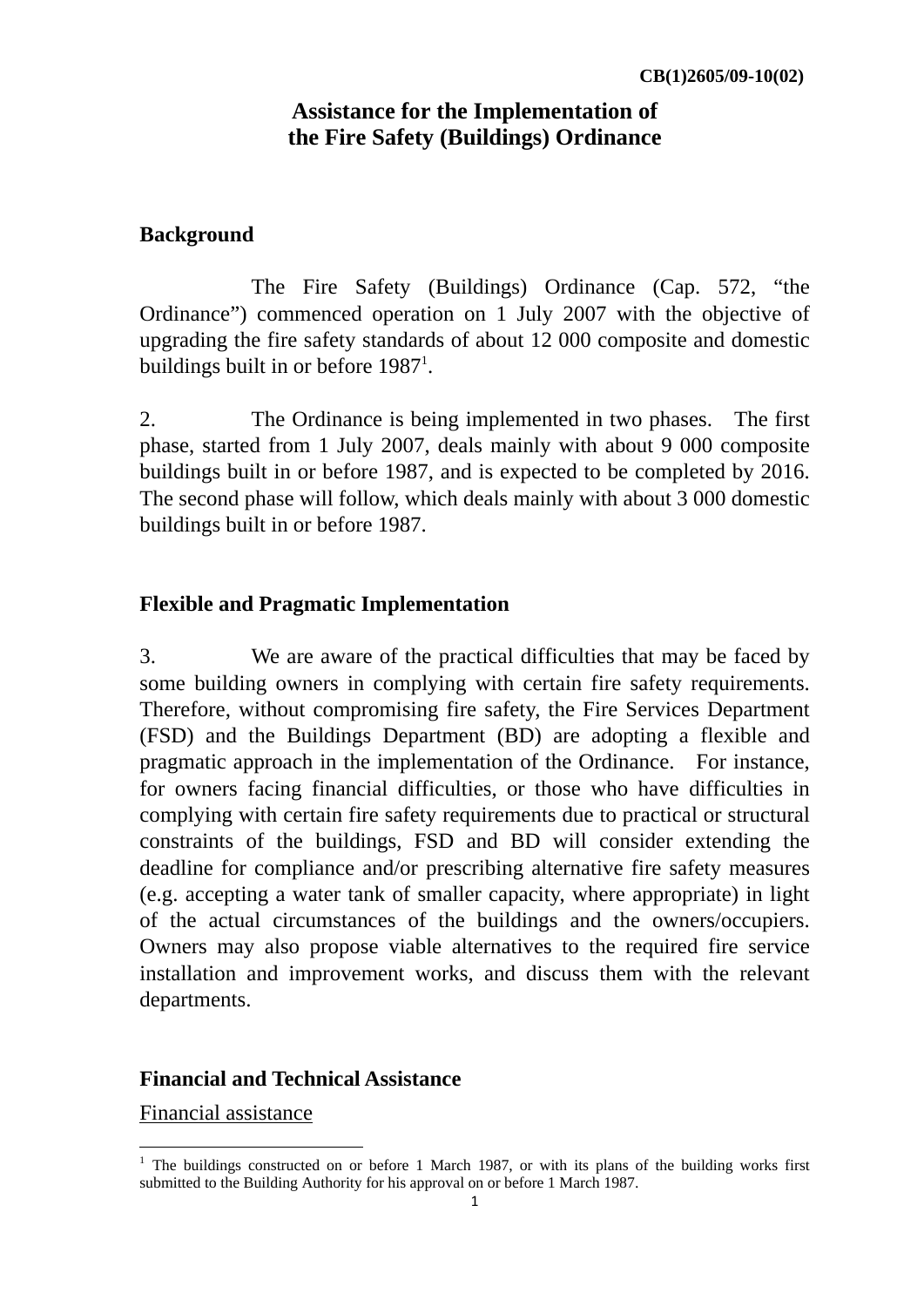4. At present, various financial schemes administered by government departments and other organisations are in place to provide pecuniary support for owners –

- (a) The Building Safety Loan Scheme administered by BD provides owners with loans to carry out building maintenance and repair works, including fire safety upgrading works as well as the provision, improvement and repair of fire service installation and equipment in buildings;
- (b) The Home Renovation Loan Scheme administered by the Hong Kong Housing Society (HKHS) provides eligible owners with interest-free loans up to \$50,000 for safety or hygiene related flat interior maintenance works, and fire safety upgrading works in the common parts of the buildings;
- (c) The Building Maintenance Incentive Scheme (BMIS) administered by the HKHS provides eligible owners with subsidies for repair and maintenance works in the common parts of the buildings for purposes of safety, hygiene and environmental protection, as well as those works required under the Ordinance. Under BMIS, owners can obtain grants not exceeding 20% of the total project cost or \$3,000 per residential unit. If the number of residential units is less than 50, the amount of the grant can be raised up to between 20% to 30% of the total project cost or \$150,000 (whichever is lower) ;
- (d) The Building Maintenance Grant Scheme for Elderly Owners, administered by the HKHS on commission of the Administration, offers a maximum grant of \$40,000 to eligible elderly owner-occupiers to carry out maintenance work in their flats and/or the common parts of their buildings. The grant can also be used to repay their outstanding building maintenance loans provided by the BD, the Urban Renewal Authority (URA) or the HKHS;
- (e) The Building Rehabilitation Materials Incentive Scheme under the URA provides free technical support and incentive materials for owners to carry out building rehabilitation works; and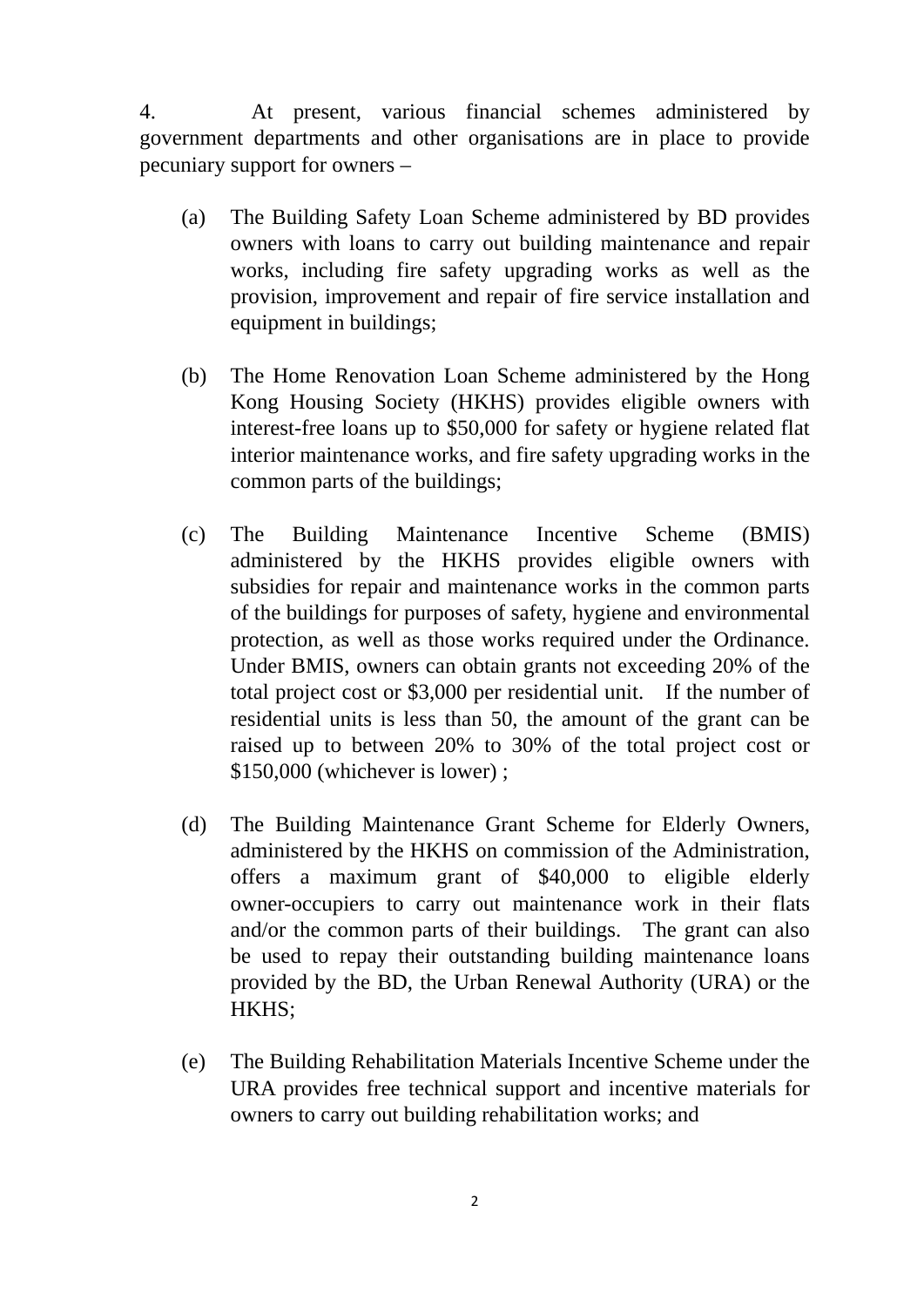(f) The HKHS and the URA launched the "Operation Building Bright" in May 2009. The project aims to provide subsidies and one-stop technical assistance to owners of target buildings<sup>2</sup>. Owners are not required to undergo asset or income means tests. A grant amounting to 80% of the cost of repair to the common area of the building, subject to a ceiling of \$16,000 per unit, will be provided. Elderly owner-occupiers aged 60 or above can receive a grant to cover the full cost of repair of the common areas, subject to a ceiling of \$40,000. After deducting the expenditure on repair work, the balance can be used to enhance the fire safety measures of the common areas.

### Promotion and Technical Assistance

5. Since 2007, the Administration has also been extensively publicising the fire safety requirements and the implementation plan of the Ordinance through various channels, e.g. television and radio broadcast, advertisements in newspapers, district briefings and seminars. When issuing the Fire Safety Directions, the FSD and BD will enclose information pamphlets and explanatory notes, set out the objectives and specific requirements of the Ordinance, and provide contact information of the case officers concerned. If the owners' corporations (OCs), management companies, authorised persons, owners or occupiers have any enquiries about the Directions, the case officers concerned would be glad to explain the requirements under the Directions and the proper procedures for complying with them. Information on financing and loan schemes in respect of building maintenance is also enclosed to the Directions so that the persons concerned will be able to seek financial assistance where necessary.

6. Representatives of the FSD and BD attend different meetings/forums at the district level frequently to brief owners of the details of the Ordinance and channels for seeking financial assistance, and to address the technical difficulties owners may encounter in complying with the Fire Safety Directions. In addition, the HKHS also organises seminars

<sup>-</sup> $2$  Target buildings of the Operation have to meet the following criteria –

<sup>(</sup>a) the buildings are residential or composite buildings aged 30 years or above;

<sup>(</sup>b) the buildings concerned comprise no more than 400 residential units (in terms of occupation permit);

<sup>(</sup>c) the average rateable value of the residential units does not exceed \$100,000 for buildings in urban areas or \$76,000 for buildings in other areas; and

<sup>(</sup>d) the buildings lack maintenance or are in dilapidated conditions, requiring maintenance or repair works (examples include buildings subject to statutory orders issued by the BD).